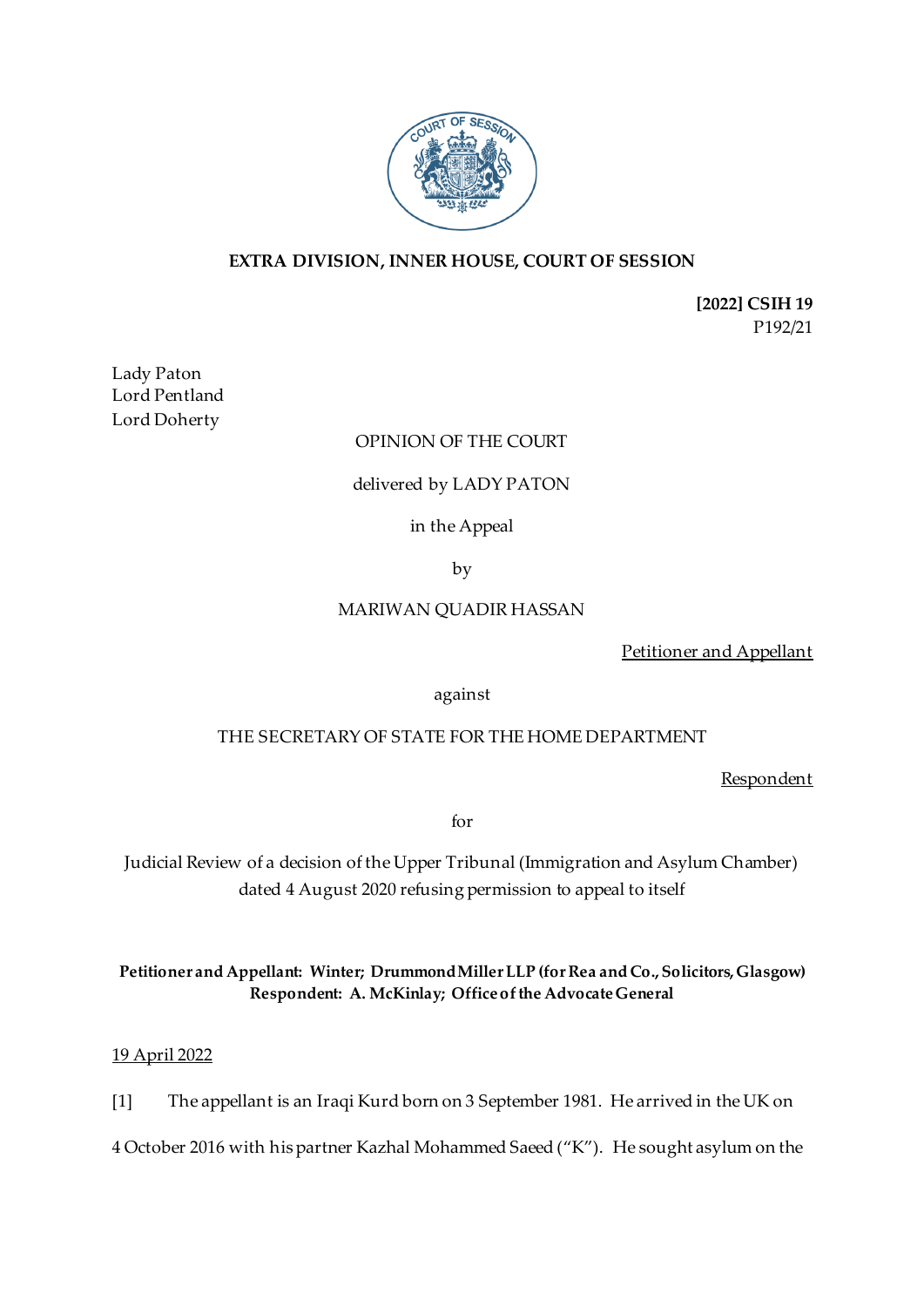ground that, if returned to Iraq, he would be at risk of an honour killing because of his relationship with K. His application was refused.

[2] After that refusal, the appellant was unsuccessful in appeal procedures before a Firsttier Tribunal ("FtT"), and, having lodged further submissions, before a second FtT. Permission to appeal against the decision of the second FtT was refused by the FtT and by the Upper Tribunal ("UT") on 4 August 2020. The appellant then raised the present petition for judicial review of the decision of the UT dated 4 August 2020, refusing permission to appeal to itself. After an oral hearing on 3 August 2021, the Lord Ordinary refused the appellant permission to proceed with the petition. The appellant now appeals that ruling on the basis that the Lord Ordinary erred in law. Although formally the challenge is directed to the decision of the UT, the practical focus of the appeal is the second FtT's treatment of K's evidence. K gave evidence, both written and oral, at the second FtT hearing, but had not given any evidence at the first FtT hearing.

## **The appeal**

[3] In refusing permission to proceed, the Lord Ordinary was exercising the jurisdiction prescribed by section 27B(3)(b) and (c) of the Court of Session Act 1988. The Lord Ordinary could only grant permission if he was satisfied that the application had a real prospect of success, and, as the second part of the test, either (i) the application would raise an important point of principle or practice, or (ii) there is some other compelling reason for allowing the application to proceed. This is the "second appeals test", discussed in *Eba* v *Advocate General for Scotland* [2011] UKSC 29; 2012 SC (UKSC) 1; 2011 SLT 768.

2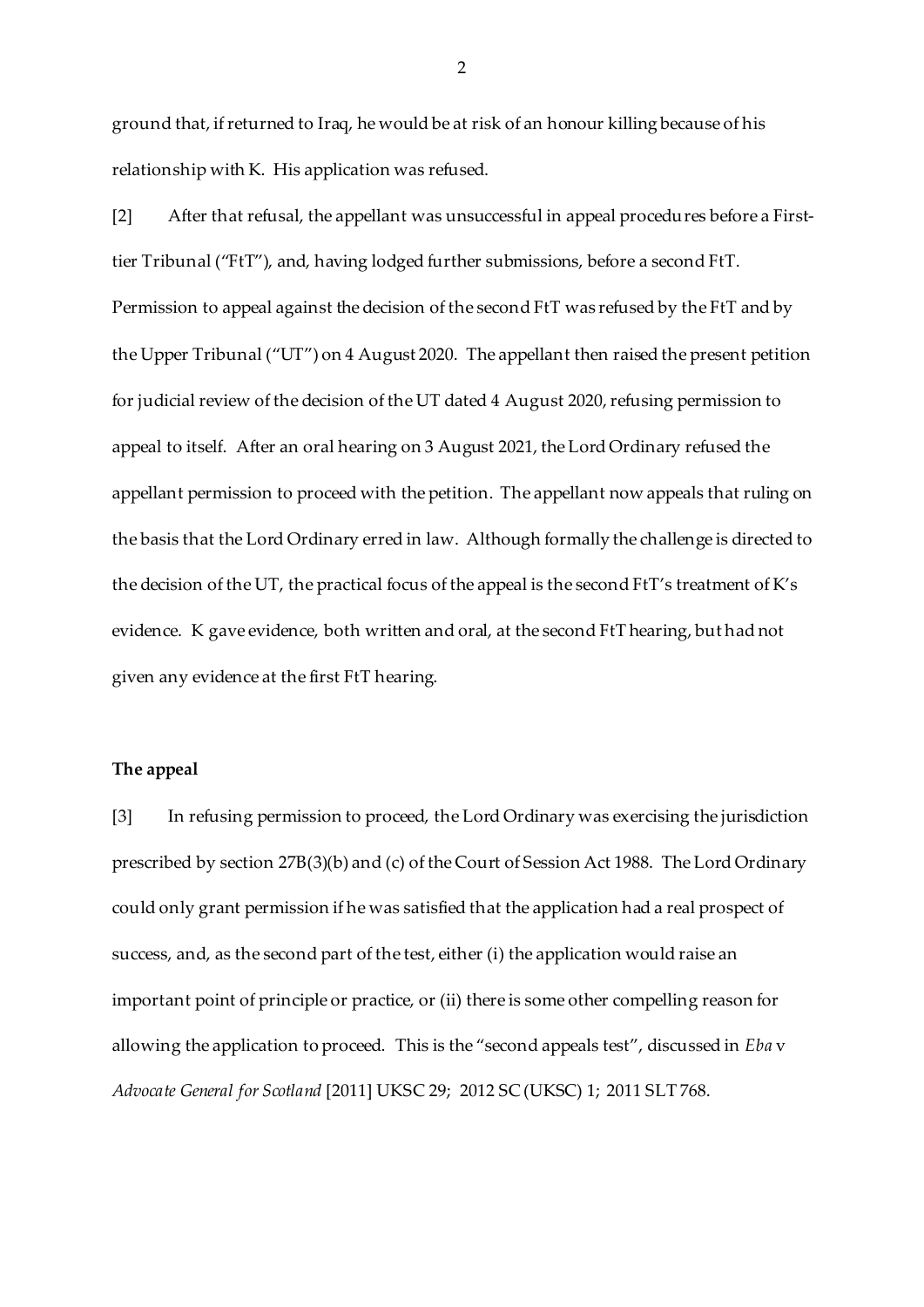[4] It is not necessary for this court to find that the Lord Ordinary erred in any way (*PA* v *Secretary of State for the Home Department* 2020 SC 515; 2020 SLT 889, paragraph [33]). We must decide for ourselves whether the petition has a real prospect of success.

#### **K's evidence**

[5] At the first FtT hearing before Judge Green on 19 May 2017, neither the appellant nor K gave oral evidence. The appellant relied upon a brief witness statement dated 15 May 2017. Judge Green concluded at paragraph 14 of the determination:

"On the evidence provided, I am not satisfied that the Appellant has established that he would be at risk of serious harm at the hands of his partner's family if he was to return to the IKR and live in Erbil … I am simply saying that the Appellant has not discharged the burden of proof …"

[6] At the second FtT hearing on 21 January 2020, both the appellant and K gave oral evidence (including adopting their witness statements). K was by then the appellant's wife, their marriage having taken place on 16 January 2020. K's evidence confirmed the hostility shown by her family to both herself and the appellant on the basis that she had disgraced her family by consorting with someone of lower status. She spoke of an attack by her family on the appellant, causing stab wounds; the powerful position of her family; and the risk that if she and the appellant were returned to Iraq, they would be traced by her family and subjected to honour killings.

[7] At that second FtT hearing, the appellant also relied upon a medical report by Dr Dignon concerning an examination of the appellant on 21 November 2019. Dr Dignon confirmed that injuries to the appellant's forearm and thigh were consistent with his account of being stabbed by K's family, although they were also consistent with his having had an accident.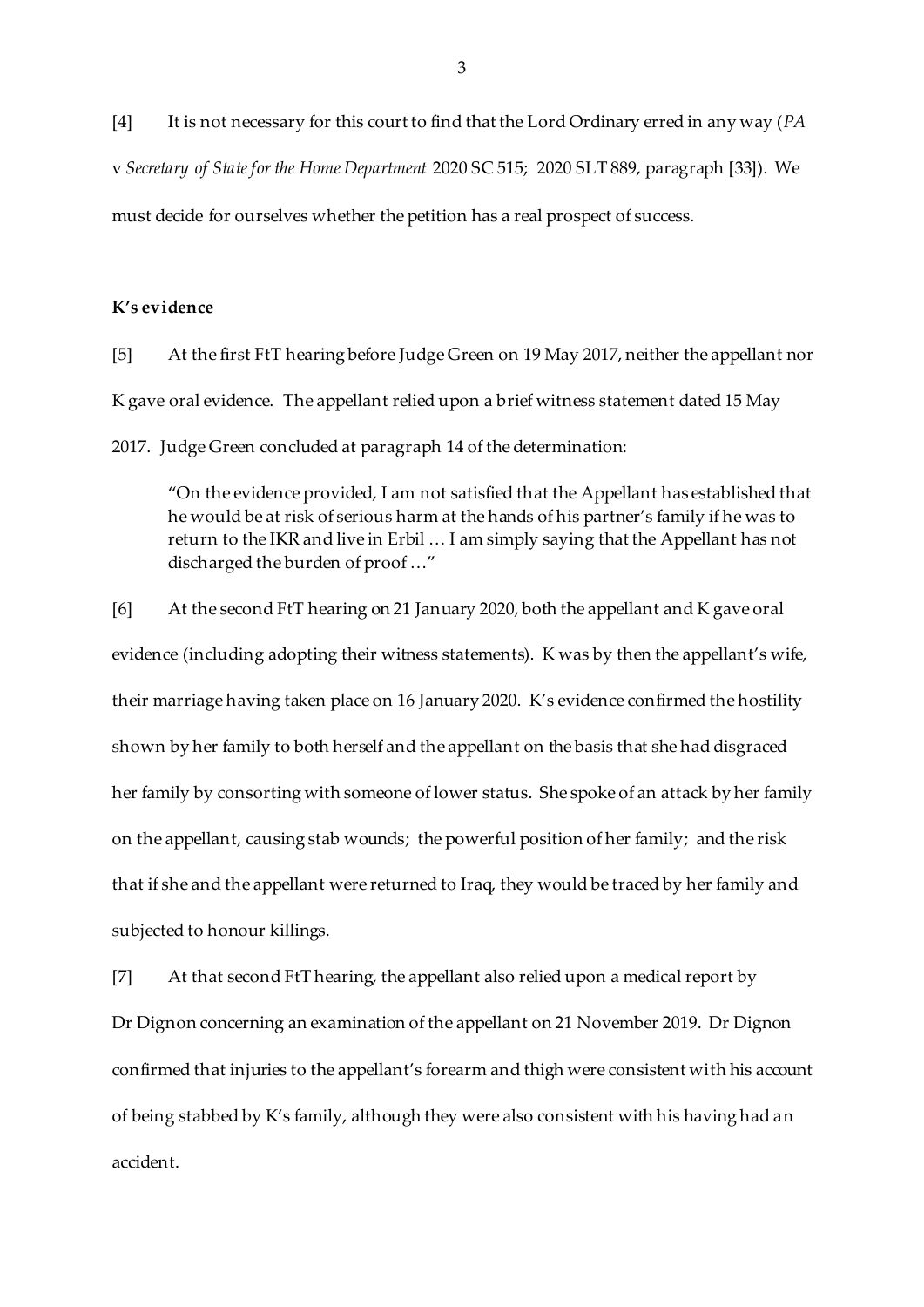[8] In addition, the appellant relied upon the terms of an undated letter from his brother, warning of threats from K's family.

## **The guidance in** *Devaseelan*

[9] Where evidence was not led at a first FtT, but is subsequently led at a second FtT, the

following guidance has been given in the authoritative decision of *Devaseelan* v *Secretary of* 

*State for the Home Department* [2003] Imm AR 1, paragraphs 40 and 42:

"(4) Facts personal to the appellant that were not brought to the attention of the first adjudicator, although they were relevant to the issues before him, should be treated by the second adjudicator with the greatest circumspection. An appellant who seeks, in a later appeal, to add to the available facts in an effort to obtain a more favourable outcome is properly regarded with suspicion from the point of view of credibility …

(7) The force of the reasoning underlying guidelines (4) and (6) is greatly reduced if there is *some very good reason* why the appellant's failure to adduce relevant evidence before the first adjudicator should not be, as it were, held against him. We think such reasons will be rare …"

# *Devaseelan* **and the second FtT**

[10] The guidance in *Devaseelan* was applied by the second FtT in its determination

promulgated on 25 March 2020 (dated 10 March 2020). After setting out the parties'

submissions in paragraphs 31 to 38, the FtT noted in paragraph 39 that:

"39. In this appeal the appellant seeks to depart from findings [in] fact made in a previous decision. Such a situation is governed by the very detailed and specific guidance given by the IAT in *Devaseelan* v *Secretary of State for the Home Department* [2002] UKIAT 702, [2003] Imm AR 1."

[11] After quoting relevant passages from *Devaseelan;* noting that the first FtT did not

have the benefit of hearing oral evidence from the appellant (having only his brief witness

statement); and making one or two further preliminary observations, the second FtT in

paragraphs 44 to 48 stated: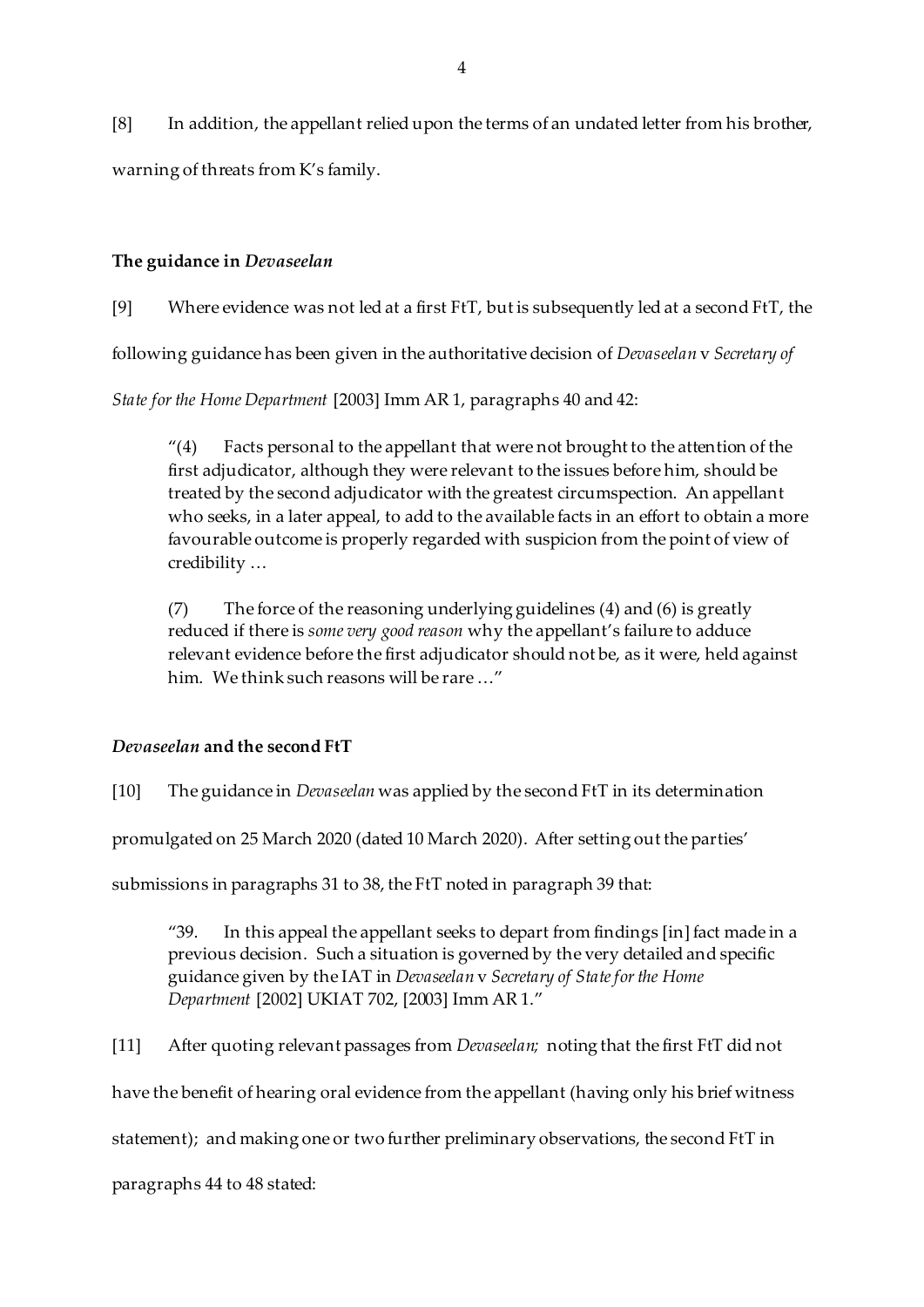"44. Applying the *Devaseelan* guidelines, my starting point when considering this claim must be that the appellant failed to establish in 2017 [i.e. before the first FtT] that he was at risk of persecution or inhuman or degrading treatment.

# **Assessment of credibility**

45. It has been accepted that the appellant is from Iraq, but his claim to be at a real risk of persecution from non-state actors on account of his relationship with the lady who is now his wife was not accepted. Credibility is in issue in this appeal.

46. I bear in mind that I can and should take account of facts that have happened since Judge Green's determination was promulgated. I bear in mind also that facts personal to the appellant that were not brought to the attention of Judge Green, despite being relevant to the issues before him, should be treated by me with the greatest circumspection. I had all the *Devaseelan* guidelines in mind when considering this appeal …

48. I considered all the evidence in the round …"

[12] The second FtT then assessed all the evidence – including K's evidence – in the round

in the light of the guidelines in *Devaseelan*. Ultimately the FtT concluded, at paragraph 60:

"60. Looking at all the evidence in the round, I find that the appellant has failed to establish even to the low standard required that he would be at risk of serious harm at the hands of his partner's family if he were to return now to the IKR. I consider that the conclusions reached by Judge Green in paragraph 14 of his determination stand good today. I accept that the appellant has scars on his arm and thigh that are highly consistent with the account he gives, but those scars could have been caused by another assault or as a result of accident."

[13] In his Note dated 24 August 2021, giving reasons for refusing permission to proceed,

the Lord Ordinary also referred to *Devaseelan,* stating:

"[17]  $\ldots$  I consider that, when the second decision of the Ft-T is properly considered in its entirety, it cannot be said that the Ft-T has erred in its treatment of the petitioner's wife's evidence. It is apparent from the decision that that evidence has been dealt with appropriately in the light of the *Devaseelan* guidelines.

[18] Furthermore, even if argument could be advanced to the effect that the Ft-T's treatment of this evidence had not been properly articulated, in my opinion such an argument falls far short of being strongly arguable with very high prospects of success required by section 27B(3)(c)."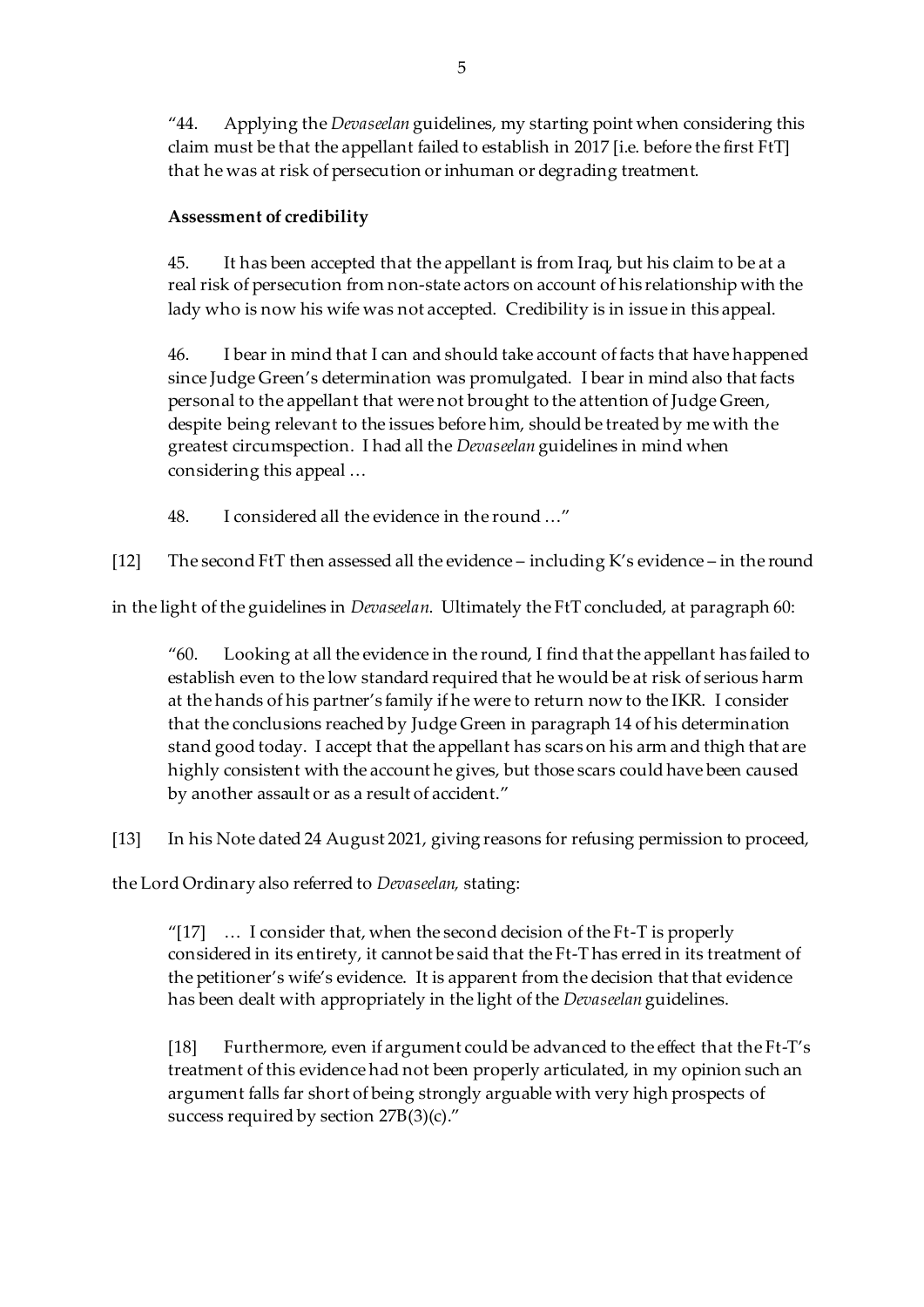#### **Submissions for the appellant**

[14] Counsel for the appellant submitted that the Lord Ordinary had erred in refusing permission to proceed. The UT had erred in law by failing to recognise that the second FtT had arguably erred in law in failing to have proper regard to K's evidence (cf paragraph 14 of *Alshammari* v *Secretary of State for the Home Department* [2021] CSIH 26). The second FtT gave no indication how K's evidence was viewed. K had not been "adding facts" in terms of *Devaseelan,* but rather "providing corroboration". Even if that argument was not accepted, counsel submitted that just because K's evidence had to be treated with the greatest circumspection in terms of the guidance in *Devaseelan* did not mean that the court did not have to determine the credibility and reliability of that evidence (an approach properly adopted in relation to the appellant's brother's letter). The second FtT's determination left one wondering how K's evidence had been dealt with: if not found credible and reliable, why not? If little weight had been given to it, why had that approach been adopted (bearing in mind that the first FtT had expressly commented at paragraph 14 that it would have been helpful to hear from the appellant's partner)? Some sort of finding about K's evidence was needed. If her evidence had been found credible and reliable, greater weight might have been given to the evidence of the doctor and the appellant's brother.

[15] Counsel accepted that no good reason had been given in evidence to explain why K's evidence had not been led at the first FtT. But an assertion by the second FtT that the evidence had been considered "in the round" did not resolve the error which had occurred (cf *S (AAS)* v *Secretary of State for the Home Department* 2011 SLT 1058 paragraph 60).

[16] It followed that the Lord Ordinary had erred in refusing permission to proceed. There was a real prospect of success, and the strongly arguable error in law taken with the truly drastic consequences for the appellant were he to be returned to Iraq satisfied the two

6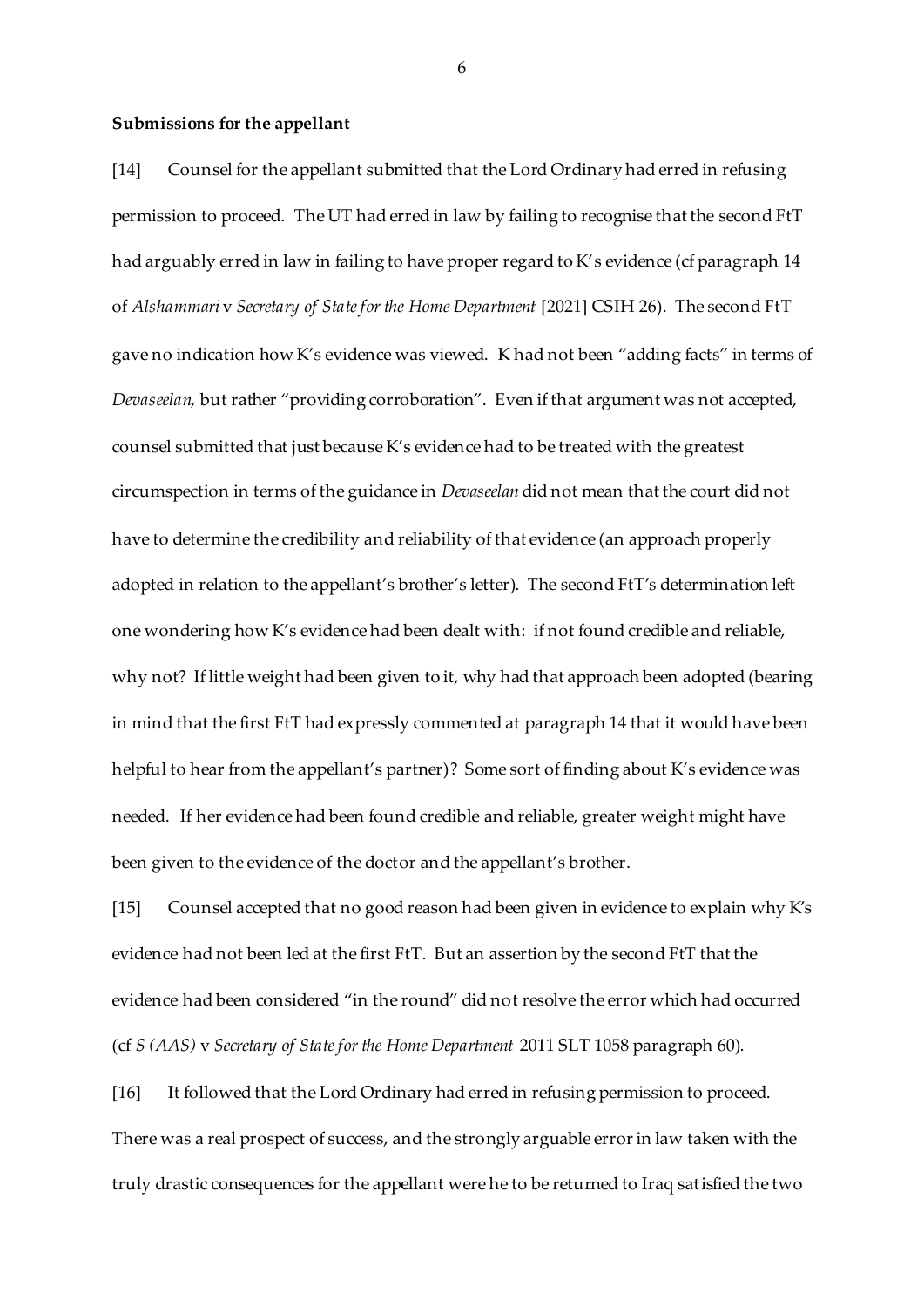tests in section 27B. The Lord Ordinary's interlocutor of 3 August 2021 should be recalled and permission granted for the petition to proceed.

#### **Submissions for the respondent**

[17] Counsel for the respondent invited the court to refuse the appeal. The second FtT had made clear in paragraph 46 of its determination that all aspects of *Devaseelan* had been considered. Specific reference was made (appropriately) to proposition (4), but also to proposition (6) which was applicable in that K's evidence had been available to the appellant at the time of the first FtT hearing. No "very good reason" had been advanced for not leading her evidence at the first FtT hearing (proposition (7) of *Devaseelan*). Against that background, the second FtT properly considered all the evidence in the round, including K's two witness statements (which she had adopted in her oral evidence: paragraph 28). It was not necessary for the second FtT to narrate every aspect of her evidence which matched the appellant's evidence, or to give a detailed account of her evidence and its effect. Unlike the case of *Alshammari*(*supra*), K was not an independent witness, nor did she provide objective evidence. Applying the guidance in *Devaseelan,* the second FtT had been entitled to form the view that the appellant's claim, as now supported by K's evidence, had failed to persuade him.

#### **Discussion and decision**

[18] The sole issue relied upon before us was the assessment of K's evidence by the second FtT. While it was not disputed that the guidance in *Devaseelan* should be applied, it was submitted that K's credibility and reliability should have been fully and properly assessed. If her evidence was rejected, reasons should have been given. Counsel for the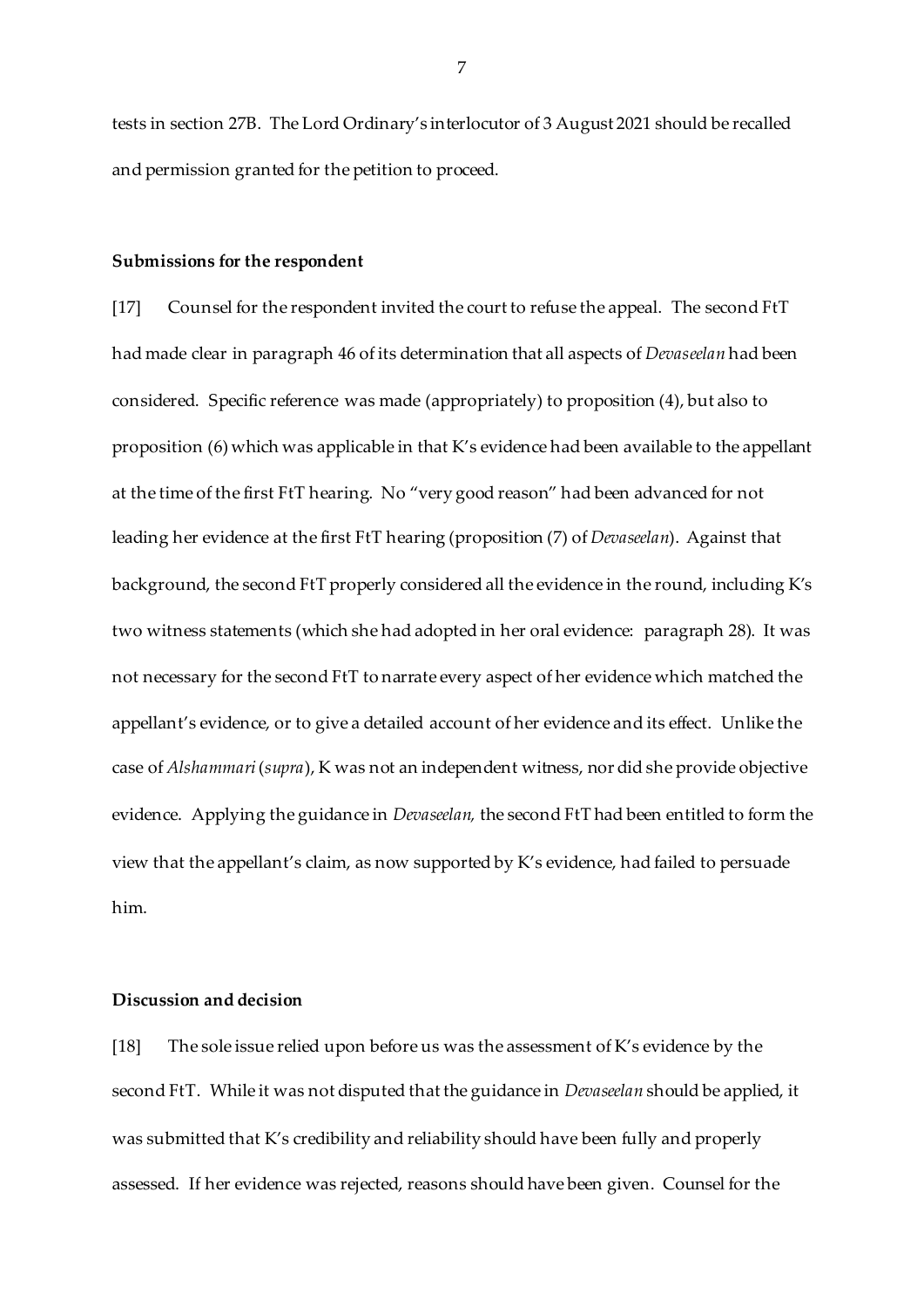appellant emphasised that were K's evidence to be accepted, it would provide significant support for the evidence of the appellant (concerning the hostile behaviour of K's family, including the stabbing of the appellant); the evidence of Dr Dignon in relation to the appellant's injuries; and the evidence provided by the appellant's brother's undated letter warning the appellant about K's family's threats to find and kill the appellant and K were they to return to Iraq.

[19] We consider that K's evidence (concerning the hostility shown by her family to both herself and the appellant; the family's powerful position; the physical attack upon the appellant as a result of which he suffered stab wounds; and K's fear that, were she and the appellant to return to Iraq, her family would be able to trace them and kill them) falls squarely within the type of evidence referred to in proposition (4) of *Devaseelan.*  Accordingly the second FtT required to treat her whole evidence "with the greatest circumspection" unless there was some very good reason why her evidence was not led before the first FtT (propositions (4) and (7) of *Devaseelan*). No such reason was given. Applying the guidance in *Devaseelan,* the second FtT was entitled to assess K's evidence as a whole, weigh it up, add it to all the evidence to be considered in the round, and ultimately conclude that the tribunal was not persuaded. In a case such as this, it is not necessary for the second FtT to analyse, weigh up, and articulate every element of K's evidence and the reason why it was not accepted. The decision in *Alshammari*(*supra*) does not assist the appellant, as in that case an independent witness (not a spouse) was giving evidence before a first FtT, not a second FtT. We have found no error of law on the part of the second FtT in the assessment of K's evidence. It follows that the UT was correct to refuse permission to appeal and that the present application has no real prospect of success. In any event, the

8